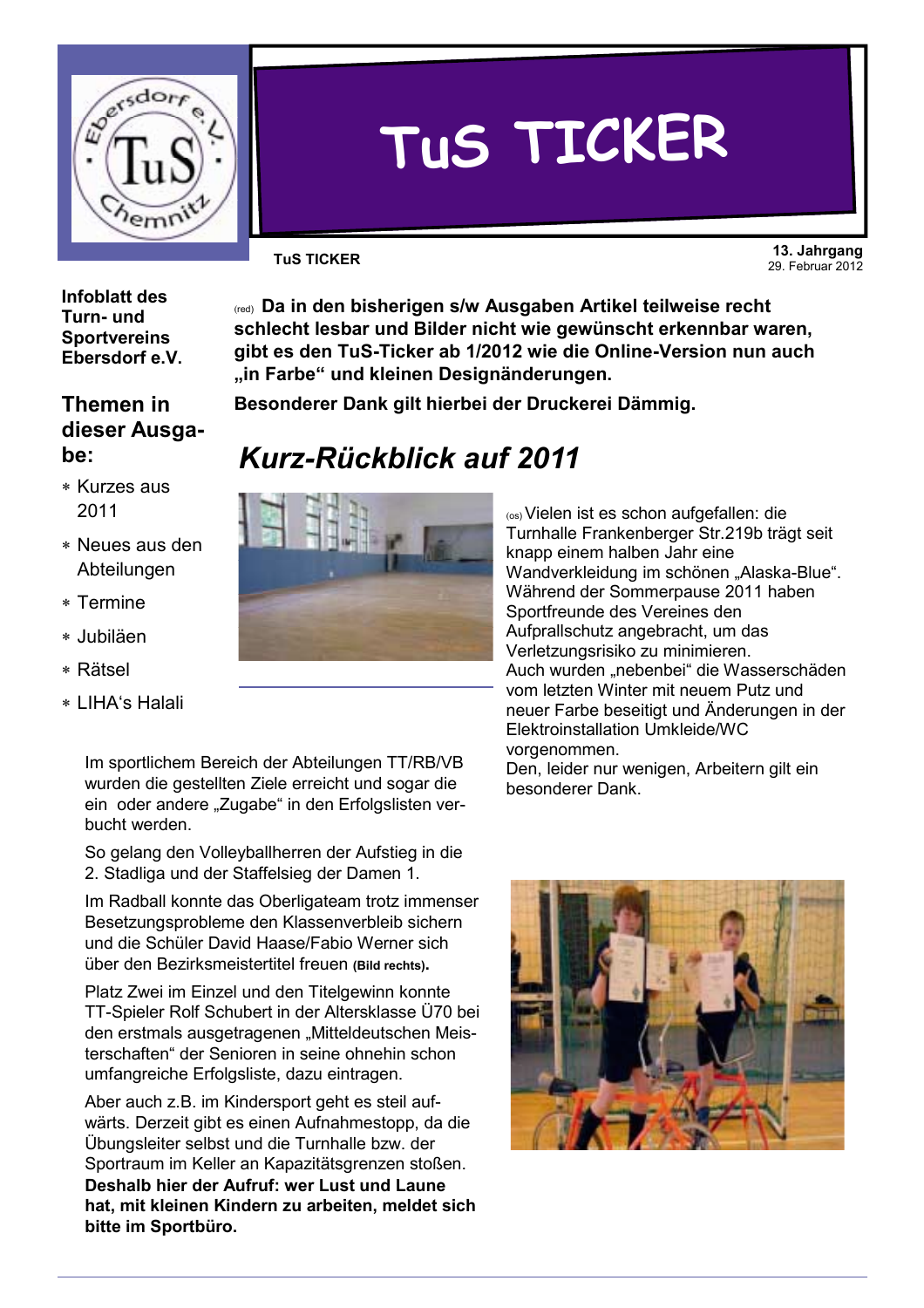**TuS TICKER** 

# Seite 2

## **Volleyball Aktuell**

<sub>(red)</sub> Im Pokalwettbewerb konnten beide Damenmannschaften ihre Gruppenspiele deutlich gewinnen und zogen somit in das Halbfinale ein.

Während Ebersdorf 1 zum noch amtierenden Pokalsieger nach Harthau muss, kann Team 2 möglicherweise gegen Textima/Jgd. den Heimvorteil nutzen (6.3.12/20.15 Uhr) für den Finaleinzug nutzen. Die TuS-Herren schieden leider schon in der ersten Runde aus. Zumindest bei Ebersdorf 1 überraschend, da die Gegner aus unteren Ligen kamen.

Im Gegensatz dazu läuft es im Ligaspielbetrieb deutlich besser; als Aufsteiger mit derzeit 16:6 Punkten auf Platz 3 und unmittelbarer Kontakt zu den Aufstiegsplätzen lassen hier Hoffnung auf einem "Durchmarsch" in Liga 1 machen. TuS Ebersdorf 2 hat Platz 6 (10:10 Punkte) inne, muss aber aufpassen, um nicht noch in den Abstiegsstrudel zu rutschen - 2 Punkte Vorsprung sind nicht viel.

#### **WIR GRATULIEREN im 1. Halbjahr**

|            | (50)             |
|------------|------------------|
| Allg. SpG. | (50)             |
| Allg. Spg. | (65)             |
| RB         | (65)             |
| Allg. SpG. | (65)             |
| Allg. SpG. | (65)             |
| Allg. SpG. | (70)             |
| TT Akt.    | (70)             |
| RB         | (75)             |
| Gym.Sen.   | (75)             |
| PopGym     | (75)             |
| Allg. SpG. | (75)             |
| PopGym.    | (75)             |
| Allg. Spg. | (75)             |
| Allg. SpG. | (75)             |
| TT Fz      | (75)             |
| Gym.Sen.   | (85)             |
|            | <b>TT-Aktive</b> |

#### Und natürlich allen anderen Jubilaren!

#### **Mitgliedschaft**

| 25 Janre                 |           |
|--------------------------|-----------|
| Petra Aswend             | PopGym.   |
| Björn Lischka            | TT Akt.   |
| 35 Jahre                 |           |
| <b>Bernard Tardin</b>    | TT Akt.   |
| Veronika Richter         | PopGym.   |
| Erika Drechsler          | Allg.SpG. |
| 45 Jahre                 |           |
| Steffen Haase            | RB        |
| <b>Gottfried Eckardt</b> | RB        |
|                          |           |





Die Damen: TuS Ebersdorf 1 zieht unangefochten seine Kreise: 22:0 Punkte und nur 2 abgegebene Sätze; Alle Achtung! Mannschaft 2 konnte sich nach anfänglichen Startschwierigkeiten mit 5 Niederlagen in Folge nun ins gesicherte Mittelfeld verbessern (8:12 Punkte/ Platz 5).

## **Radhall**



(red) Nach der "verkorksten" Saison 10/11 mischt nun die erste Radballmannschaft wieder oben mit Thomas und Andreas Malz haben nur einen Punkt Rückstand auf die Plätze zur Qualifikationsrunde 2te Bundesliga. Wer Lust hat Radball live" zu sehen: Am 31.03.2012 ab 13.00 Uhr findet der Heimspieltag bei uns in der TH Frankenberger Str\_statt

Jürgen Nestler und Frank Seidler bilden Team 2. Derzeit 3 Siege und 4 Niederlagen reichen aktuell zu Platz 8 im 12er Feld der Verbandsliga.

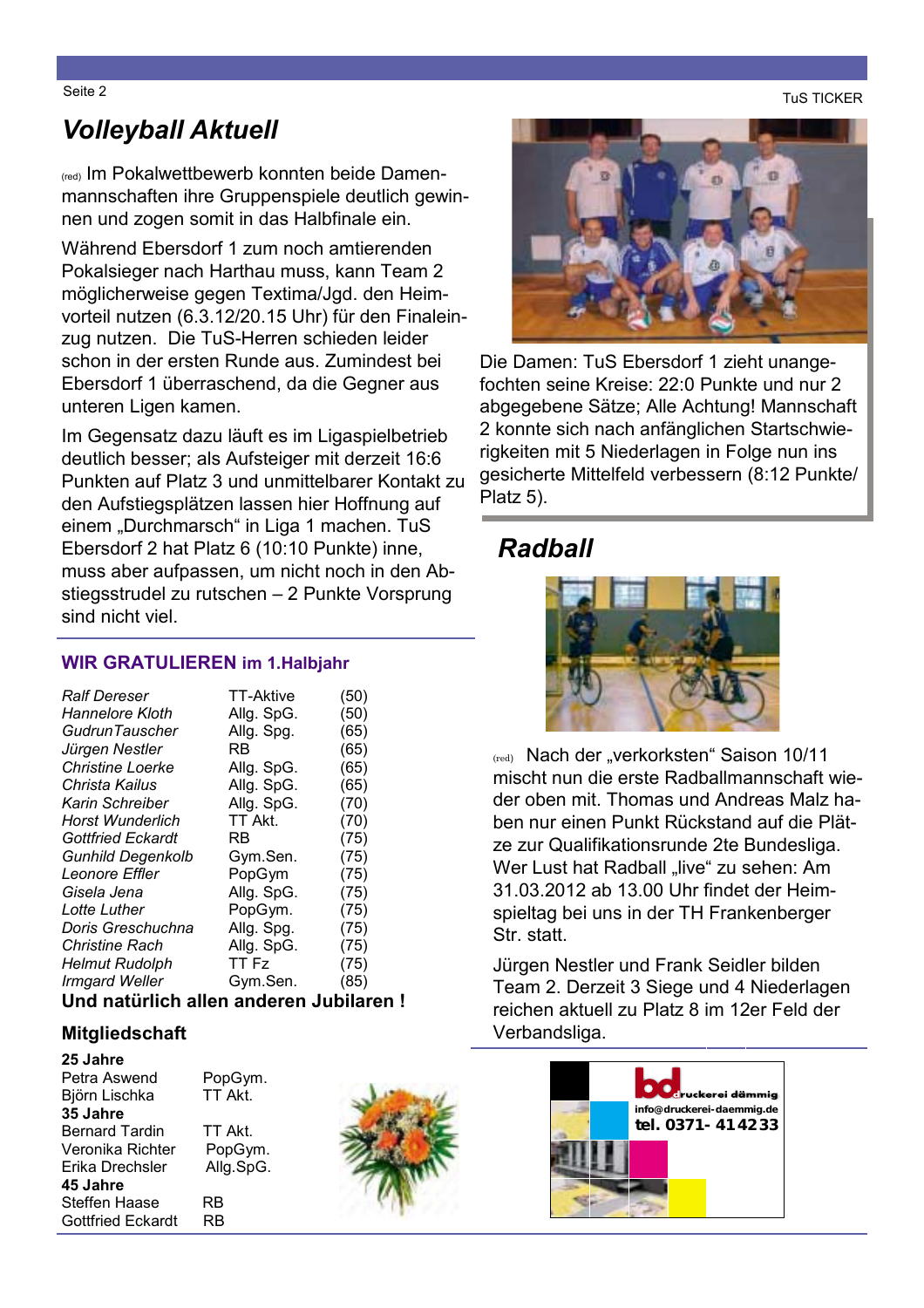# **Tischtennis Aktuell**

(BL) Über 60 Leute spielen beim TuS Ebersdorf Punktspiele. Das Wettkampfprogramm beschränkt sich dabei nicht nur auf Mannschaftssport, sondern bietet auch noch Einzel-Ranglisten und -Meisterschaften. Ab und an gibt es dort sehr gute Ergebnisse. Rolf Schubert (Bild rechts) erreichte neben dem 5ten Platz beim Sachsen TOP 12 auch bei den Senioren-Landesmeisterschaften am 28./29. Januar in Hoyerswerda im Einzel den 3ten Platz und konnte im Doppel mit Wolfgang "Kiste" Schmidt aus Freiberg den Titelgewinn feiern.

Altersmäßiger Gegenpunkt dazu ist Domenico Meßinger (Bild links). Der Turniersieg bei den Stadtmeisterschaften U11. Einzel-Platz 3 und dem Vize-Doppel-Titel im Bezirk bedeutete die Qualifikation zur Landesmeisterschaft. Dort er-





wischte er leider einen nicht so guten Tag und schied in der Vorrunde aus. Sein Talent und seine Spiel-

übersicht zeigte er aber kurz darauf in einem Punktspiel der Herrenmannschaft mit einen Einzelsieg.

#### TISCHTENNIS INTERNATIONAL



#### **KURZ NOTIERT**

<sub>(red)</sub> Das alle bisherigen Bau- und Sicherungsmaßnahmen der letzten Jahre notwendig waren, zeigte sich Ende 2011. Einbrecher "besuchten" die Turnhalle Frankenberger Str. Erst eine Leiter von Nachbars Grundstück brachte den dreisten Dieben die Möglichkeit, über den 1ten Stock (!!!) in das Objekt zu gelangen. Die gezielte Suche nach Bargeld verschonte glücklicherweise die PC's und andere wichtige Dinge, lediglich zahlreiche Zimmer- und Schranktüren wurden in Mitleidenschaft gezogen. Mittlerweile sind alle Schäden wieder beseitigt und wurden seitens der Versicherung ohne Komplikationen beglichen.

## **TERMINE vom Vorstand**

| 29.02.2012 | Erw. Vorstand         |
|------------|-----------------------|
| 23.03.2012 | Mitgliederversammlung |
| 14.04.2012 | 1. Arbeitseinsatz     |
| 15.04.2012 | Vereinswanderung      |
| 09.05.2012 | Erw. Vorstand         |
| 16.06.2012 | 2. Arbeitseinsatz     |

| 18.30 Uhr          | Sportbüro        |  |  |  |
|--------------------|------------------|--|--|--|
| 18.00 Uhr          | Turnhalle        |  |  |  |
| 09.00 Uhr          | Turnhalle        |  |  |  |
| genaueres folgt !! |                  |  |  |  |
| 18.30 Uhr          | Sportbüro        |  |  |  |
| 09.00 Uhr          | <b>Turnhalle</b> |  |  |  |